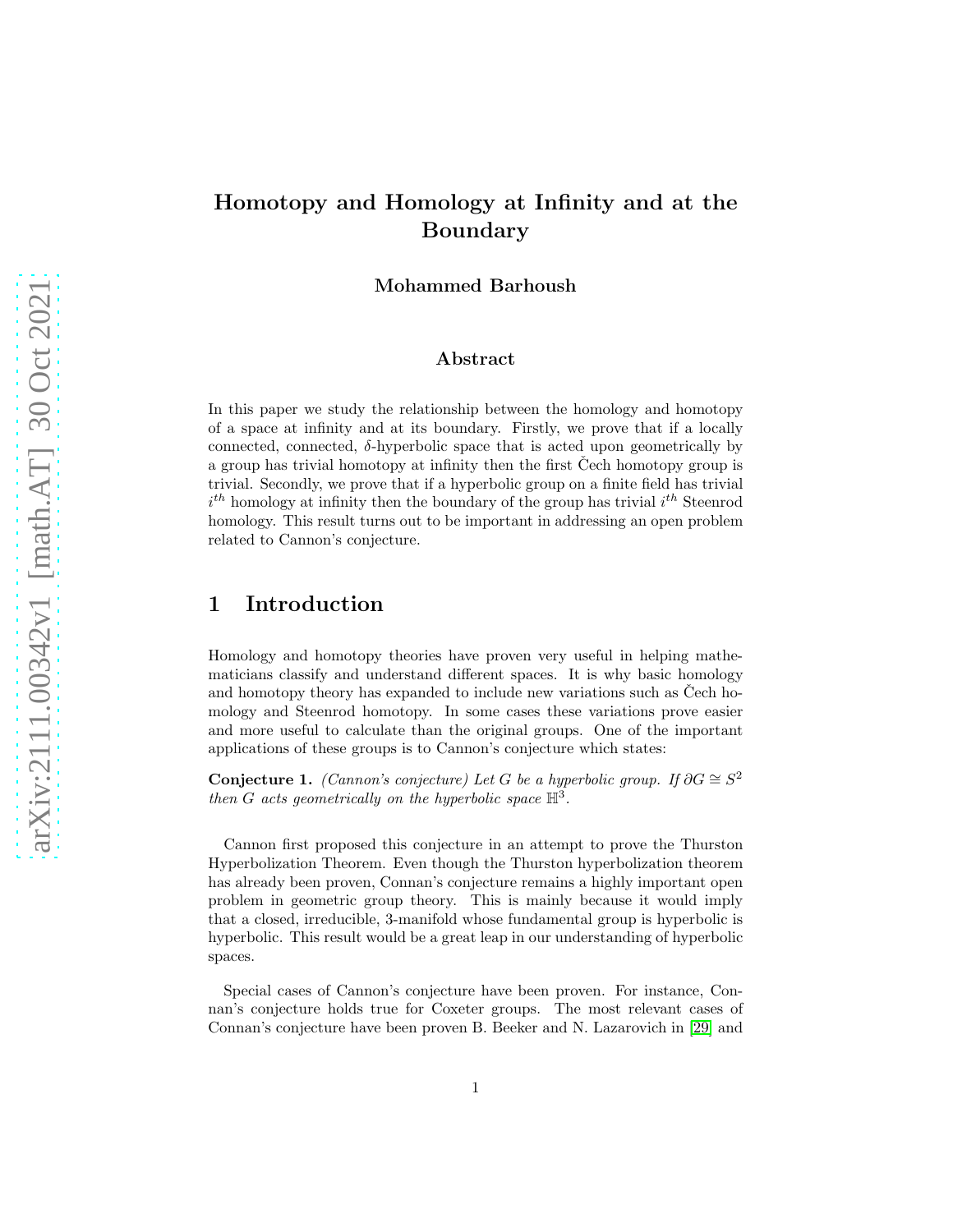by V. Markovic in [\[2\]](#page-11-0). Combining these two recent papers we have the following result:

**Theorem 1.** Let G be a hyperbolic group then the following are equivalent

- 1. G acts geometrically on  $\mathbb{H}^3$ .
- 2.  $\partial G \cong \mathbb{S}^2$  and G contains 'enough' quasi-convex surface subgroups.
- 3. G is one ended, has vanishing first cohomology over  $\mathbb{Z}/2$  at infinity and contains 'enough' quasi-convex co-dimension 1 surface subgroups.

In B. Beeker and N. Lazarovich's paper the following open question was posed at the end.

<span id="page-1-0"></span>**Conjecture 2.** If G is one ended, has vanishing first cohomology over  $\mathbb{Z}/2$  at infinity and any two points on the boundary of G are separated by a Jordan curve then  $\partial G\approx \mathbb{S}^2.$ 

One of the results proved in this paper (Corollary [4\)](#page-8-0) tells us that the vanishing first cohomology over  $\mathbb{Z}/2$  at infinity can be implies vanishing first Steenrod homology of the boundary. This is useful because to translate all the conditions of the conjecture to boundary conditions which should be easier to deal with. In other words with the results of this paper we have shown that Conjecture [2](#page-1-0) is implied by the following conjecture.

<span id="page-1-1"></span>**Conjecture 3.** If  $X = \partial G$  is a connected space such that any two points are separated by a Jordan curve, and  $H_1^{st}(X) = 0$  then  $X \approx \mathbb{S}^2$ .

In fact this is a similar result to the following theorem by P. Papazoglou [\[36\]](#page-13-0).

**Theorem 2.** Let X be a locally compact, geodesic metric space. If X is 1ended, simply-connected, and any two points are separated by a f-line then  $X$  is homeomorphic to the plane.

Every condition is satisfied by  $G$  but the critical difference is that in Papazoglou's theorem we have that  $\pi_1(X) = 0$  while in the conjecture we have  $H_1^{st}(X) = 0$ . There is a strong connection between homotopy and homology. This can be seen in Hurewicz theorem (page 338 in [\[15\]](#page-11-1)) which states that the first homology group is the abelianization of the first homotopy group. Therefore it is possible that we can modify Papazoglou's proof and obtain a proof for Conjecture [3](#page-1-1) and thus a proof for the open problem proposed by B. Beeker and N. Lazarovich.

This paper is structured as follows. An overview of the different variants of homotopy and homology groups is given in Section [2.](#page-2-0) Afterwards in Section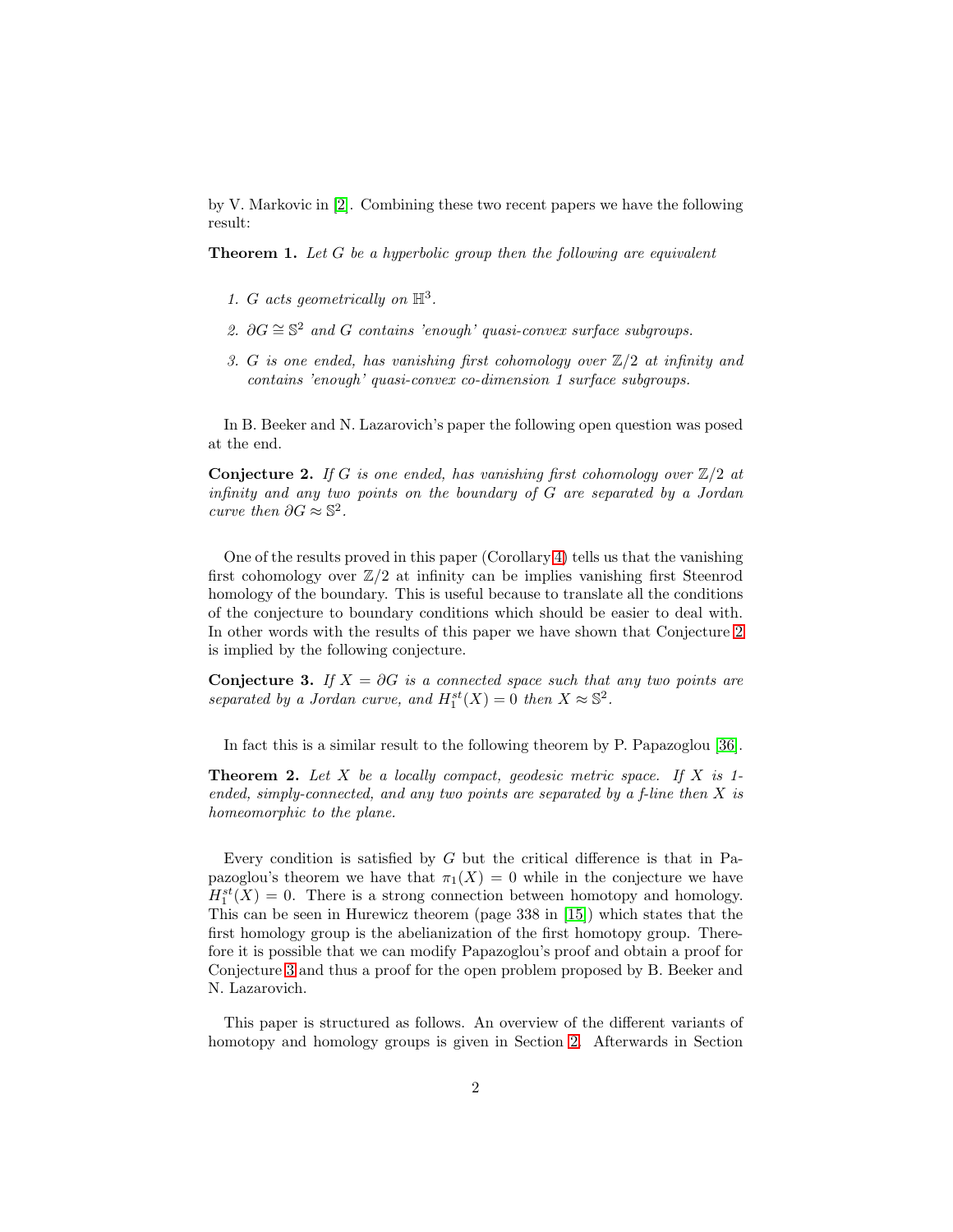[3,](#page-5-0) it is shown that the natural map from the first Čech homotopy to the first homotopy at infinity is injective. Finally in Section [4,](#page-8-0) it is shown that if the homology at infinity is trivial then the Steenrod homology of the boundary is trivial.

# <span id="page-2-0"></span>2 Preliminaries: Homology and Homotopy at Infinity

In this section we will give a brief over view of Čech, Steenrod and locally finite homology theories (based on  $[20]$ ) as well as Čech homotopy theory (based on [21]). This will prepare the reader for the theorems in the next sections.

#### 2.0.1 Simplical homology

Let X be a  $\Delta$ -complex. We define  $C_n(X)$  to be the abelian group with basis consisting of the *n*-simplices in X. Any element in  $C_n(X)$  is called an *n*-chain and can be written as a finite sum of  $n$ -simplices.

For any *n*-simplex  $s^n = [v_0, ..., v_n]$ , we denote the  $(n-1)$ -simplex boundary of  $s^n$  that is made up of every vertex excluding  $v_i$  by  $s^n|_{[v_0, \ldots, \hat{v}_i, \ldots, v_n]}$ .

We can define the n-boundary homomorphism  $\partial_n$ :  $C_n \to C_{n-1}$  that sends an *n*-simplex  $s^n$  to its boundary through the following formula.

$$
\partial_n s^n = \sum_{i=1}^n (-1)^i s^i |_{[v_1, \dots, \hat{v}_i, \dots, v_n]}
$$

This defines the homomorphism since the *n*-simplices form a basis of  $C_n(X)$ . It is easy to show that  $\partial_n \circ \partial_{n+1} = 0$ , i.e.  $Im(\partial_{n+1}) < Ker(\partial_n)$ .

We now define the  $n^{th}$  homology group as

$$
H_n(X) = Ker(\partial_n)/Im(\partial_{n+1})
$$

We call elements of  $Ker(\partial_n)$  n-cycles and elements of  $Im(\partial_{n+1})$  n-boundaries.

We can generalize homology groups for any space  $X$  by simply replacing  $n$ simplices with continuous maps from a *n*-simplex to  $X$ . The resulting groups are called singular homology groups.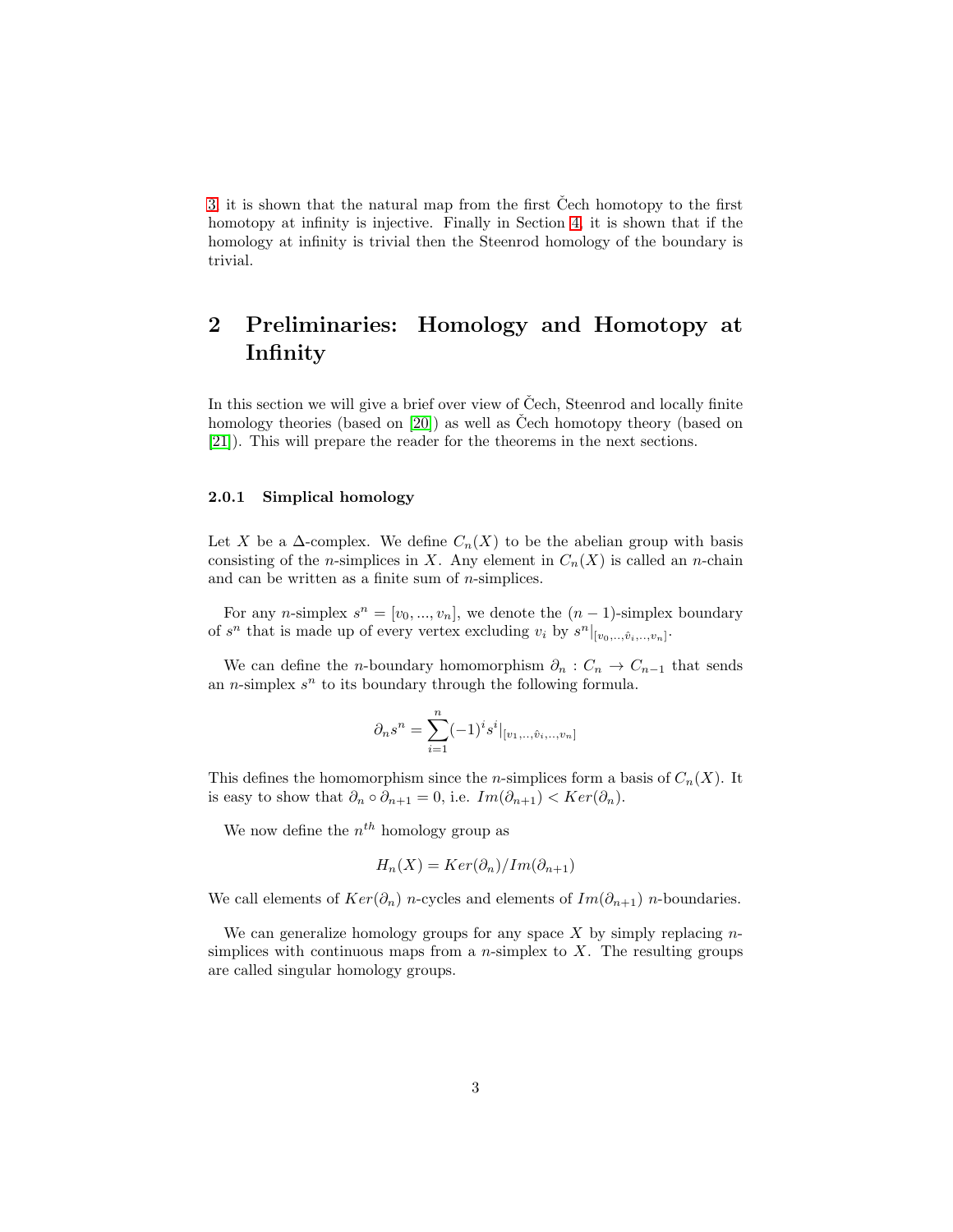#### 2.0.2 Locally Finite Homology

Note that the n-chains defined above must be finite sums. However this means that the homology group are not giving us information about the infinite sums of simplices. This turns out to be a problem as many results only hold true when we take into account the infinite chains (for instance Theorem [7\)](#page-8-1). This motivated the development of locally finite homology.

**Definition 1.** Let  $X$  be a locally compact space with the restriction that every compact set  $K \subset X$  meets the image of only finitely many simplices from any chain. We define the locally finite singular homology of X,  $H_*^{LF}(X)$ , to be the homology theory that includes infinite chains. In other words, an n-chain in  $C_n^{LF}(X)$  can be an infinite sum of n-simplices.

#### $2.0.3$  Čech Homology

We will now briefly introduce the notion of Čech homology. Let  $\mathcal{U} = \{U_{\alpha}\}\$ be an open cover of a space X where  $\alpha$  is some indexing set. We define the nerve  $\mathcal{N}(\mathcal{U})$  to be the simplical complex made up of a vertex for each  $U_i \in \mathcal{U}$ and an  $(n-1)$ -simplex spanned by n vertices  $u_{i_1},...,u_{i_n}$  whenever  $\bigcap_{1\leq k\leq n}U_{i_k}$ is non-empty.

A cover  $\{U_{\alpha \in A}\}\$ is said to be a *refinement* of another cover  $\{V_{\beta \in B}\}\$ if for every  $\beta \in B$  there exists  $\alpha \in A$  such that  $U_{\beta} \subset V_{\alpha}$ . We get an ordering on the set of open covers of X where  $\mathcal{U}_1 < \mathcal{U}_2$  if and only if  $\mathcal{U}_2$  is a refinement of  $\mathcal{U}_1$ . It is easy to show that this set is a directed quasi-ordered set which means that

- 1.  $U < U$
- 2.  $\mathcal{U}_1 < \mathcal{U}_2 < \mathcal{U}_3$  entails that  $\mathcal{U}_1 < \mathcal{U}_2$
- 3. For any two covers  $\mathcal{U}_1, \mathcal{U}_2$  there exists a cover  $\mathcal{U}_3$  such that  $\mathcal{U}_1 < \mathcal{U}_3$  and  $U_2 < U_3$ .

Furthermore, it can show that the inverse limit in terms of larger and larger refinements is well defined and independent of the sequence of covers.

Now let  $V > U$  then there is a natural simplical map  $\mathcal{N}(V) \to \mathcal{N}(U)$  which is well defined up to homotopy. This map is not unique however the induced map on the homology groups is unique.

**Definition 2.** We define the i<sup>th</sup> Čech cohomology of X to be lim<sub>U</sub>  $H(\mathcal{N}(\mathcal{U}), G)$ where the limit is for larger and larger refinements  $U$  of  $X$ .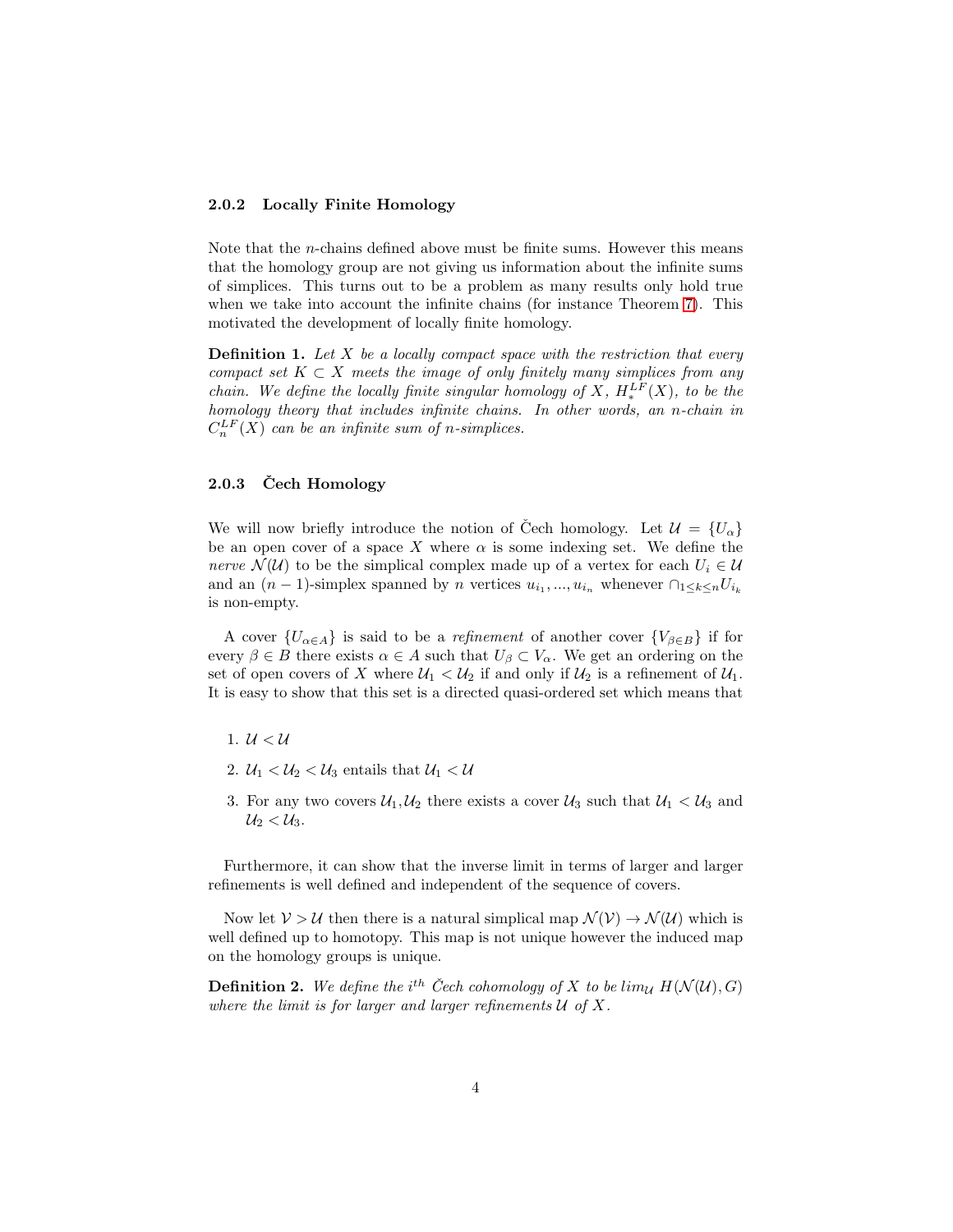#### 2.0.4 Steenrod Homology

The dual of Čech cohomology is called Steenrod homology which we will now define.

**Definition 3.** A regular map  $f$  from a complex  $A$  to a space  $X$  is a map that sends vertices in A to X such that for any  $\epsilon > 0$ , all but finitely many simplices in A have their vertices sent onto sets of diameter  $\lt \epsilon$ .

**Definition 4.** A regular n-chain is a tuple  $(A, f, s^n)$  where A is a complex, f is a regular function from A to X, and  $s^n$  is a locally finite n-chain in A. If  $s^n$ is a cycle then we call the tuple a regular n-cycle.

Two regular *n*-cycles  $(A_1, f_1, s_1^n)$  and  $(A_2, f_2, s_2^n)$  are called homologous if there exists a regular  $(n + 1)$ -cycle  $(A, f, s^{n+1})$  such that  $A_1$  and  $A_2$  are closed subcomplexes of A, f agrees with  $f_1$  on  $A_1$  and with  $f_2$  on  $A_2$ , and  $\partial s^{n+1} =$  $\partial s_1^n - \partial s_2^n$ . It is clear now how the regular cycles can be used to create homology groups.

**Definition 5.** We define the  $n^{th}$  Steenrod homology of X, denoted by  $H_n^{st}(X)$ , as the homology group of regular n-cycles in  $X$ .

#### 2.0.5 Cech Homotopy

One of the interesting things about homotopy is its strong relation to homology. This relation can evidently be seen in the following theorem by Hurewicz (page 338 in [\[15\]](#page-11-1)).

**Theorem 3.** Let  $X$  be a simply connected space. Then

$$
H_n(X) \cong \pi_n(X)
$$

when  $\pi_i(X) = 0$  for all  $i < n$ .

This theorem only holds for Cech homology groups under certain restrictions like local compactness. We want to find a group that is more closely related to the Cech homology group than singular homotopy groups. There is more than one way to define Cech homotopy but we use the following definition.

**Definition 6.** We define the  $n^{th}$  Čech homotopy group of X by

$$
\hat{\pi}_n(X) = \lim_{\mathcal{U}} \pi_n(\mathcal{N}(\mathcal{U}))
$$

where the limit is taken larger and larger refinements (similar to Čech cohomology).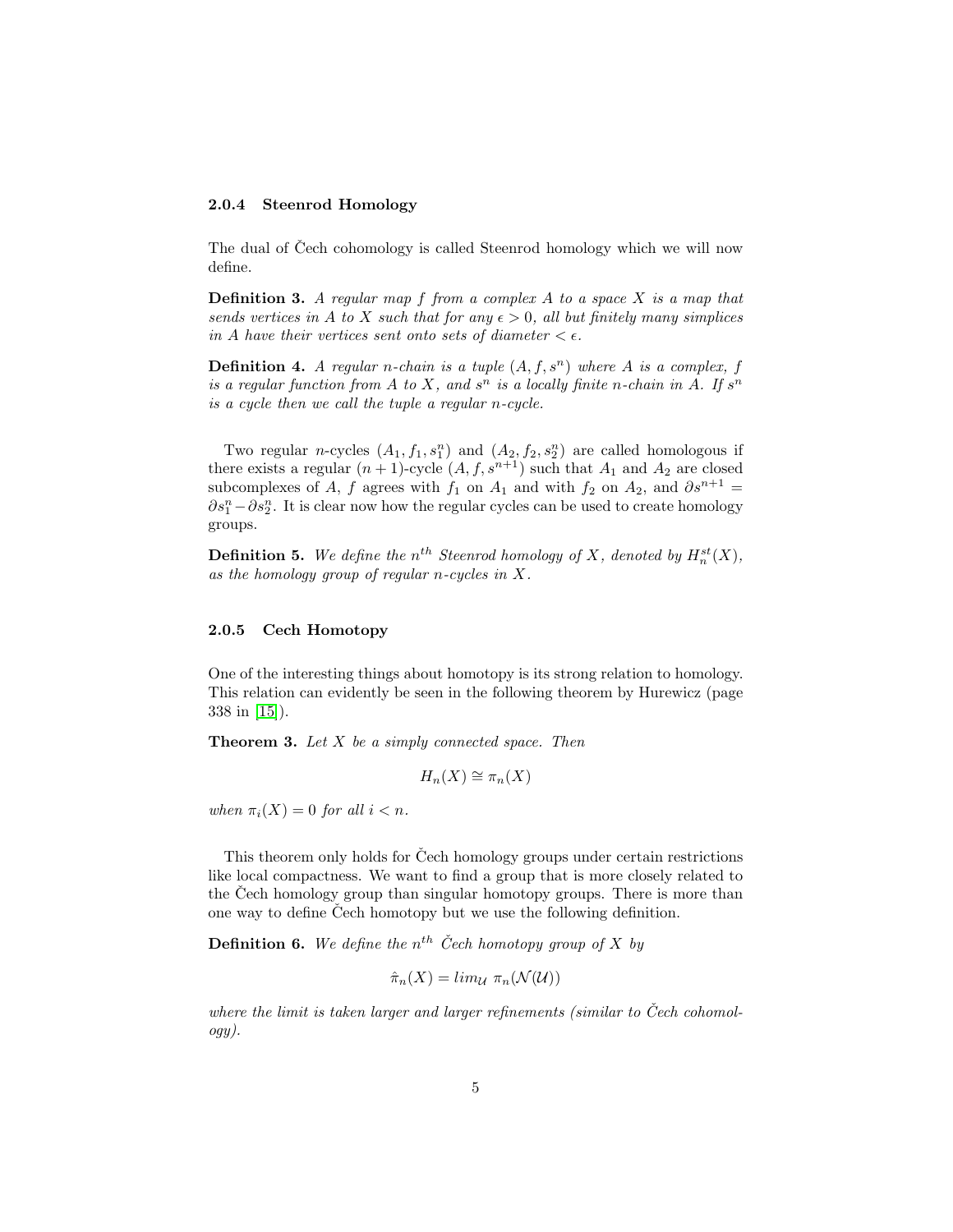## <span id="page-5-0"></span>3 Homotopy at Infinity and Čech Homotopy

In this section we will prove the following theorem. This part of the paper is not relevant to Cannon's conjecture or Conjecture [2.](#page-1-0)

<span id="page-5-1"></span>**Theorem 4.** Let X be a locally connected, connected,  $\delta$ -hyperbolic space that is acted upon geometrically by a group G. If the first homotopy group at infinity of X is trivial then the first Cech homotopy group of the boundary  $\partial X$  is trivial.

**Definition 7.** The first homotopy at infinity of X based on the geodesic ray  $w$ is defined as

$$
\pi_1^{\infty}(X, w) = \lim_{i \to \infty} \pi_1(X \setminus \overline{B}(i), w(i+1))
$$

where  $\overline{B}(i)$  is the closed ball of radius i around  $w(0)$ .

It can be equivalently defined by replacing the balls with any sequence of compact sets ordered by inclusion but we use the above definition for simplicity.

More explicitly, we have a sequence

$$
\pi_1(X \setminus \overline{B}(1), w(2)) \xrightarrow{i_1} \pi_1(X \setminus \overline{B}(2), w(3)) \xrightarrow{i_2} \dots
$$

where  $i_j$  is the composition of the inclusion map  $\pi_1(X \setminus \overline{B}(k), w(k+1)) \to$  $\pi_1(X \setminus \overline{B(k-1)}, w(k+1))$  and the isomorphism  $\pi_1(X \setminus \overline{B(k-1)}, w(k+1)) \rightarrow$  $\pi_1(X \setminus \overline{B}(k-1), w(k))$  which simply slides the base-point of the loops from  $w(k+1)$  to  $w(k)$  along w.

G. Conner and H. Fisher proved a similar result [\[35\]](#page-13-1) to Theorem [4.](#page-5-1)

**Theorem 5.** Let  $X$  be a geodesic negatively curved space. Then there is a natural homomorphism between the fundamental group of the boundary of X to its fundamental group at infinity. This homomorphism is an isomorphism when X admits a universal cover and is an injection when X is one-dimensional.

Let  $\gamma \in \pi_1(\partial G)$  with base point  $x_0$ . The natural homomorphism referred to in the theorem is the following

$$
\gamma \to \{\gamma_1, \gamma_2, \ldots\}
$$

where  $\gamma_i$  is the intersection of  $\gamma$  with  $S_i(x_0)$ . The limit of such a sequence is an element of the fundamental group at infinity (more details in [\[35\]](#page-13-1))

Ofcourse a loop in  $\hat{\pi}_1(\partial X)$  is made up of a discrete points so it will map to descrete points on X but we can connect these points with geodesic and get loops as well. This gives us a similar map from  $\hat{\pi}_1(\partial X)$  to  $\pi_1^{\infty}(X)$ . Theorem [4](#page-5-1) will allow us to show that for any hyperbolic space  $X$ , this map is injective.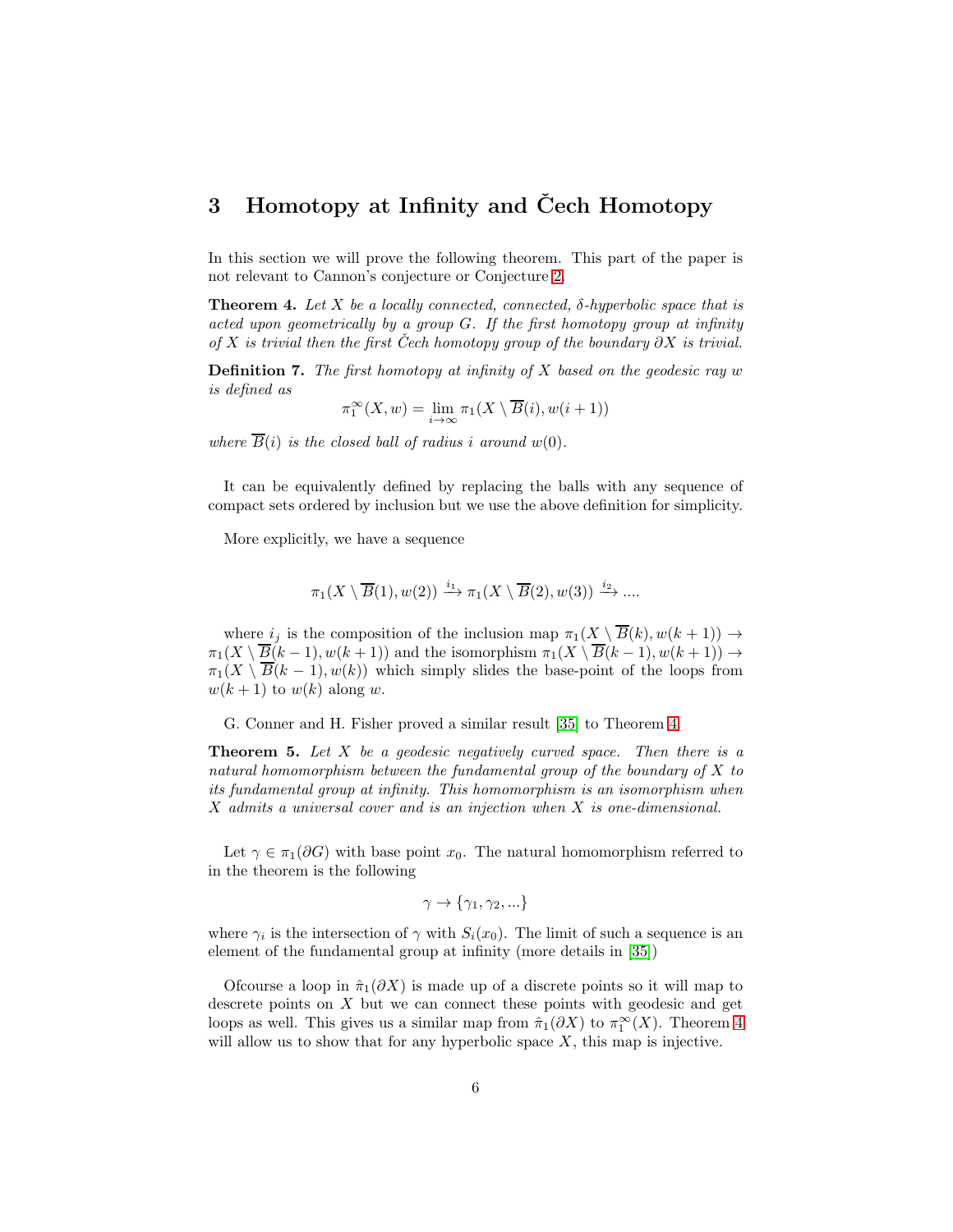We define  $\mathcal{U}_{\epsilon} = \{U_{\alpha}\}\)$  to be the open cover where  $U_{\alpha} = B_{\epsilon}(u_{\alpha})\)$  for some  $u_{\alpha} \in X$ . Note that a loop in  $\mathcal{N}(\mathcal{U}_{\epsilon})$  is made up of a set of points  $\{u_1, ..., u_n\}$ such that  $U_i \cap U_{i+1} \neq \emptyset$ .

<span id="page-6-0"></span>**Definition 8.** If  $L = \{u_1, ..., u_n\}$  is a loop in  $\mathcal{N}(\mathcal{U}_{\epsilon})$ . We say that a set of points S, where  $\{u_1, \ldots, u_n\} \subset S \subset X$ , is an  $\epsilon$ -subdivision of L if there exists  $\delta > 0$  and a subset  $\tilde{D} \subset (\mathbb{D}^2)^{(0)}$  such that

- 1. Every ball of radius  $\delta$  in  $\mathbb{D}^2$  contains a point  $d \in D$ .
- 2. There exists a bijective map  $\phi : D \to S$  such that for any  $d_1, d_2 \in D$

$$
d(d_1, d_2) \le 10\delta \implies d(\phi(d_1), d(\phi(d_2)) < \epsilon)
$$

3.

$$
\phi^{-1}(L) \subset \partial \mathbb{D}^2
$$

<span id="page-6-2"></span>**Lemma 1.** Let  $\mathcal{N}(\mathcal{U}_{\epsilon})$  be the nerve of a space X and let  $L = \{u_1, ..., u_n\}$  be a loop in the nerve. If there exists a  $\epsilon$ -subdivision of L then L is contractible.

*Proof.* Connect any two points in D that are a distance at most  $10\delta$  apart with a line. This would partition D into triangles. This is because any ball  $B_{10\delta}$  in  $\mathbb{D}^2$ must contain at least 3 points and every point is adjacent to every other point which creates a triangle subdivision in  $B_{10\delta}$ . Thus we get a triangle subdivision of D. Now if  $d_1, d_2 \in D$  are adjacent then  $d(\phi(d_1), d(\phi(d_2))) < \epsilon$  so  $\phi(d_1)$  and  $\phi(d_2)$  form a 1-simplex. In other words triangles are sent to triangles. Note that L is in the image of  $\phi$  so  $\phi(D)$  gives us a subdivision of L into triangles. But every triangle will span a 2-simplex in  $\mathcal{N}(\mathcal{U}_{\epsilon})$  since each of the vertices are within a distance of  $\epsilon$ . Therefore L is contractible.  $\Box$ 

Note that the proof still works if we replace a disk with a shape homeomorphic to a disk.

For any ray  $r \in \partial X$  define  $r(t)$  to be the point on the ray that is a distance t from its base point. The following lemma will be useful in the proof of Theorem [4.](#page-5-1)

<span id="page-6-1"></span>**Lemma 2.** Let r, r' be two geodesic rays in X with base point  $x_0 \in X$ . If for  $t' > \delta log_2(10C) + 1 + log(\epsilon)$  we have  $d(r(t'), r'(t')) < 10C$  then  $d_a(r, r') < \epsilon$ .

Here  $C > \delta$  is a constant we shall explain later.

*Proof.* Clearly there exists  $t_0 > 0$  such that  $d(r(t_0), r'(t_0)) = \delta$ . By Proposition 1.25 in [\[34\]](#page-13-2) we know that for any  $t > t_0$ ,  $d(r(t), r'(t)) > 2^{\frac{t-t_0-1}{\delta}}$ . This means that for  $t = t_0 + \delta \log_2 10C + 1$  we get that  $d(r(t), r'(t)) > 10C$ .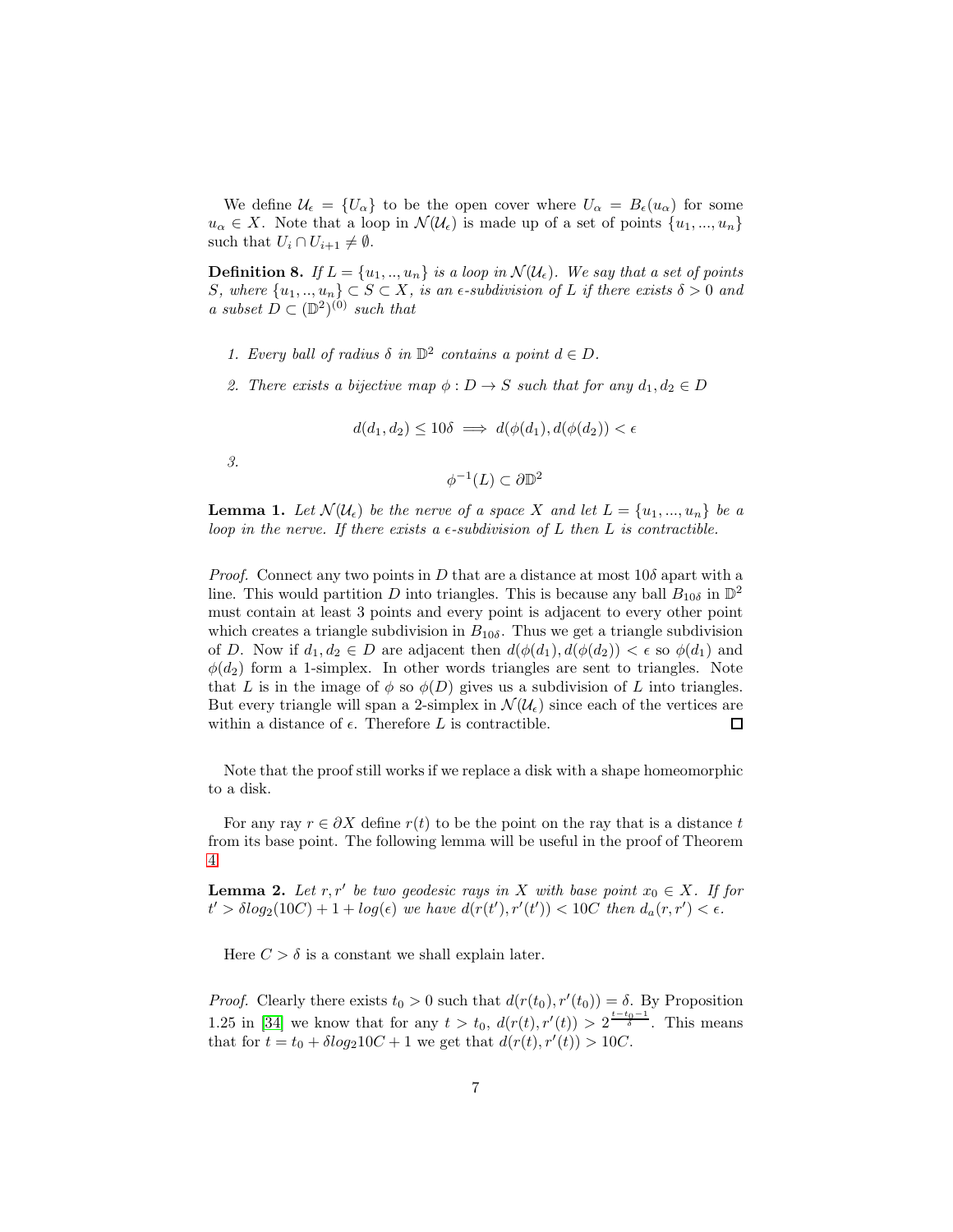We know that  $d(r'(t'), r(t')) < 10C$  so  $t_0 \ge t' - \delta log_2 2C + 1 \ge log(\epsilon)$ . Therefore  $d_a(r_1, r'_1) = e^{t_0} < \epsilon$ .  $\Box$ 

We are now ready to prove Theorem [4.](#page-5-1)

*Proof.* Let  $\epsilon > 0$  and  $\mathcal{U}_{\epsilon} = \bigcup_{i \in I} U_i$  be an open cover of  $\partial X$ . We can then construct a nerve  $\mathcal{N}(\mathcal{U}_{\epsilon})$  made up of the open sets  $\{U_i\}_{i\in I}$  and their corresponding points  $\{u_i\}_{i\in I}$ .

We need to show that any loop in  $\mathcal{N}(\mathcal{U}_{\epsilon})$  can become contractible by making  $\mathcal{U}_{\epsilon}$  finer.

Let L be a loop in  $\mathcal{N}(\mathcal{U})$  spanned by the rays  $\{r_1, ..., r_n\}$  where for  $1 \leq j \leq n$ ,  $r_j$  and  $r_{j+1}$   $(r_{n+1} = r_1)$  bound a 1-simplex, i.e are within a distance of  $\epsilon$  from each other.

For any  $t > 0$ , the points  $\{r_1(t), ..., r_n(t)\}\$  are part of a loop, call it  $L(t)$ , in  $X$ . This is because  $X$  is a geodesic space so we can connect any two consecutive points in this set with a geodesic segment to form a loop.

**Lemma 3.** There exists  $r_0 \in \mathbb{N}$  such that for every integer  $r > r_0$ , every loop  $L(t)$ ,  $t \in \mathbb{N}$  and  $t > r$ , is contractible in  $X \setminus B_r(x_0)$ .

*Proof.* We have a sequence of loops  $\{L(1), L(2), ...\}$  getting further and further from  $x_0$ . These loops are not collapsing to a point since rays eventually diverge. If this lemma is false then for every  $r_0 \in \mathbb{N}$  there exists  $r > r_0$  such that  $X \setminus \overline{B_r}(x_0)$  is not simply connected. So clearly the limit of the fundamental group of  $\{X \setminus \overline{B_1}(x_0), X \setminus \overline{B_2}(x_0), ...\}$  is not trivial which is a contradiction.  $\Box$ 

Therefore we can find  $r - 1 > \delta \log_2(10C) + 1 + \log(\epsilon)$  such that  $L(t)$  is contractible in  $X \setminus \overline{B_{r-1}}(x_0)$  for any  $t > r - 1$ .

By Lemma 3.1 in [\[33\]](#page-12-1) we know that any ball of radius  $C$  intersects a geodesic ray from  $x_0$ . This is where the constant C comes from. Let R be the set of rays that pass within a distance of C from one of the points in the filling of  $L(r)$ .

Now let  $\delta = C$  and  $\phi$  be the map that sends the a point of intersection of a geodesic ray in R with the filling of  $L(r)$  to the geodesic ray itself. We need to check that this map satisfies all the conditions of Definition [8.](#page-6-0) The first condition is satisfied by Lemma 3.1 in [\[33\]](#page-12-1). The second condition is satisfied by Lemma [2.](#page-6-1) It is clear that the third condition is satisfied. Therefore by Lemma [1](#page-6-2) we know that L is fillable and so the first Cech homology of  $\partial X$  is trivial.  $\Box$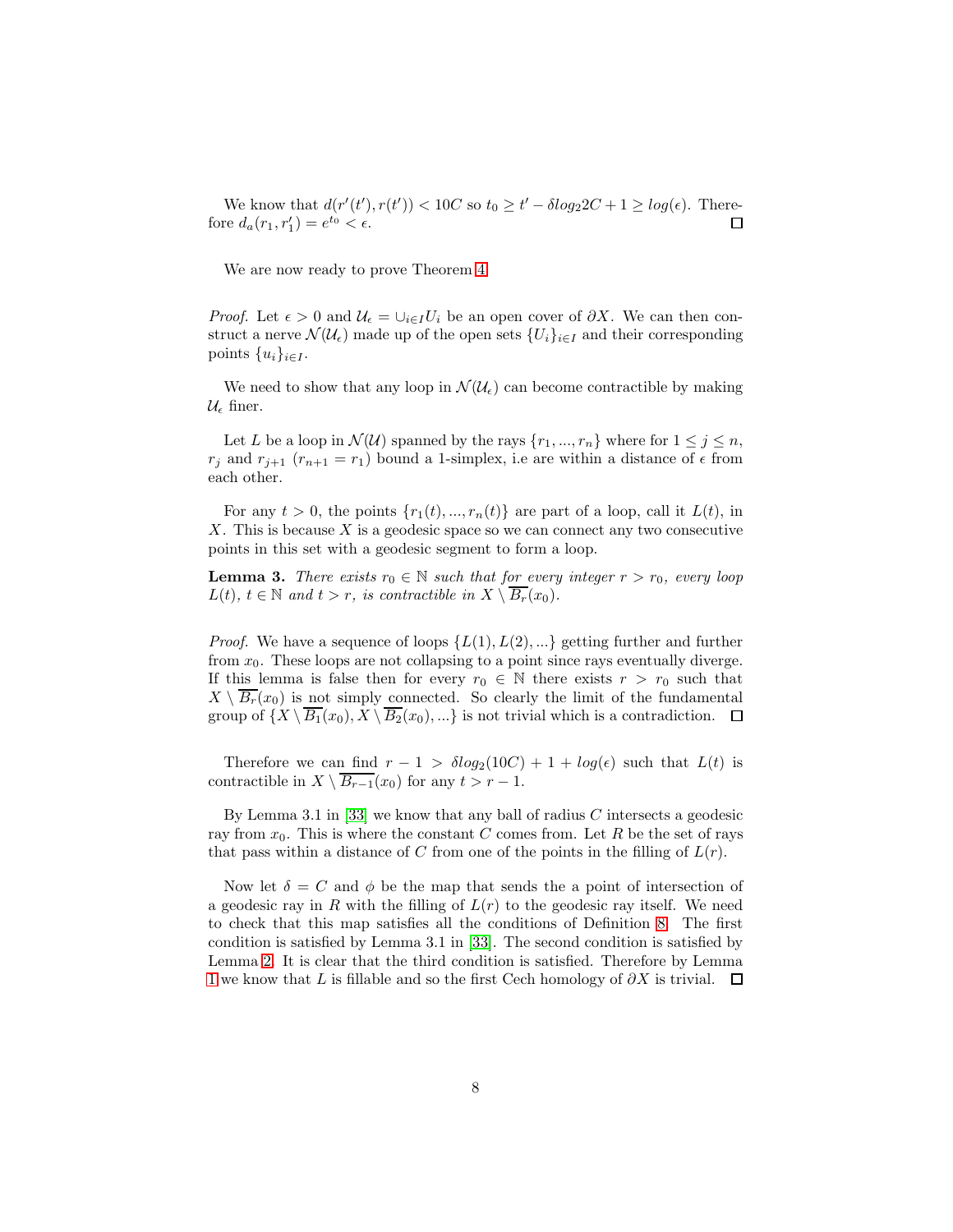## <span id="page-8-0"></span>4 Homology at Infinity and Steenrod Homology

In this section we will prove the following theorem.

<span id="page-8-2"></span>**Theorem 6.** Let  $G$  be a hyperbolic group and let  $k$  be a finite field. If  $G$  has trivial i<sup>th</sup> homology over k at infinity then ∂G has trivial i<sup>th</sup> Steenrod homology over k.

**Definition 9.** We define the Rips complex  $P_t(G)$  of G to be the simplical complex whose vertices are elements of G and any set of vertices  $v_1, ..., v_n \in G$  span an n-simplex if  $d(v_i, v_j) < t$  for all  $1 \leq i, j \leq n$ .

The useful thing about the Rips complex is that for large enough  $t$ ,  $P_t(G)$ becomes contractible. Set  $P(G) = P_t(G)$  for t large enough.

The action of G on itself by left translation can be extended to an action on  $P(G)$ . Moreover, its is easy to show that G acts geometrically on the Rips complex since it acts geometrically on itself. Therefore the assumption in the theorem tells us that  $H^{\infty}(P(G)) = 0$ . (More details about the Rips complex can be found in Section 9.2 in [\[24\]](#page-12-2)).

Now define  $B(n)$  to be the subset of  $P(G)$  that contains every vertex  $v \in G$ that satisfies  $d(v, e) < n$ , where e is the identity of G, and every simplex whose vertices are in  $B(n)$ . Similarly define  $S(n)$  to be the subset of  $P(G)$  that contains every vertex  $v \in G$  that satisfies  $d(v, e) = n$  and every simplex whose vertices are in  $S(n)$ . Finally, define  $\overline{B}(n)$  to be the subset that contains every vertex  $v \in G$  that satisfies  $d(v, e) \leq n$  and every simplex whose vertices are in  $\overline{B}(n)$ . We are now ready to prove Theorem [6.](#page-8-2)

Proof. We will begin the proof with the following theorem by M. Bestyina (Proposition 1.5 in [\[33\]](#page-12-1)).

<span id="page-8-1"></span>**Theorem 7.** Let G be a hyperbolic group and let R be a ring. Then there is an isomorphism of RG-modules

$$
H_i^{st}(\partial G) \cong H_{i+1}^{LF}(P(G))
$$

Therefore it is sufficient to prove that  $H_{i+1}^{LF}(P(G)) = 0$ .

Let  $c \in C_{i+1}^{LF}(P(G))$  be an  $(i+1)$ -cycle. This means c is a sum of simplices so we can write  $c = \sum_{s \in S^{i+1}} \alpha(s)s$  where  $S^{i+1}$  is the set of all  $(i + 1)$ -simplices in  $P(G)$  and  $\alpha$  is a function that sends a simplex to its coefficient in c. We need to show that c is an  $(i + 1)$ -boundary i.e. it bounds an  $(i + 2)$ -chain. It is well known that a contractible space has trivial simplical homology, therefore if  $c$  is a finite sum of simplices then  $c$  is a boundary.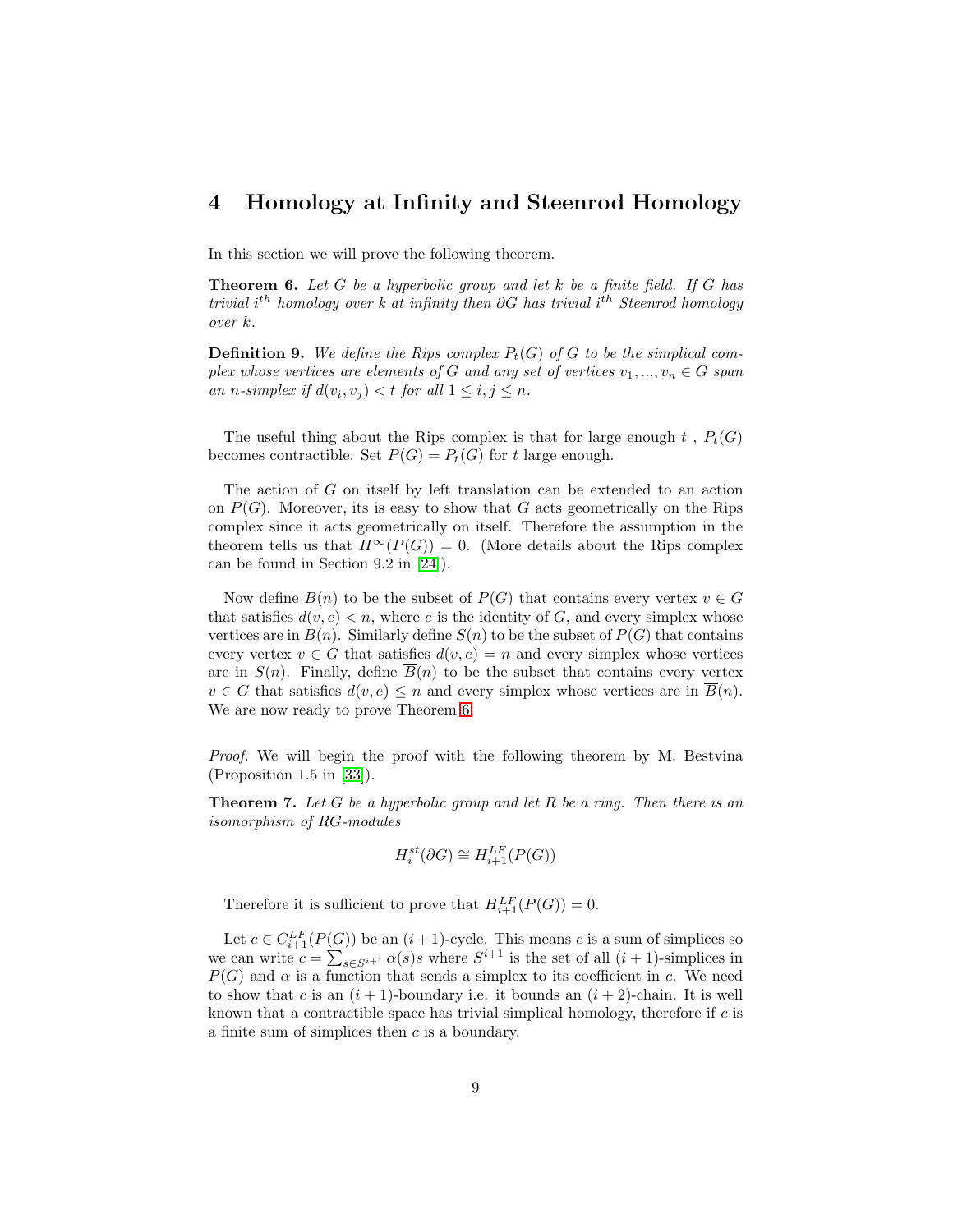So assume c is an infinite sum of simplices. We define  $c \cap B(j) = \sum_{s \in S^{i+1}} i(s) \alpha(s) s$ where i is the function that sends a simplex s to 1 if every vertex of s is in  $B(j)$ and 0 otherwise. Similarly for  $B(j)$  and  $S(j)$ . Let  $n \in \mathbb{N}$  be large enough so that the intersection  $c \cap B(n)$  is non-empty.

**Claim:** The boundary of  $c \cap \overline{B}(n)$  is an *i*-cycle.

By definition,  $c \cap \overline{B}(n)$  is a sum of  $(i + 1)$ -simplices in c whose vertices are within a distance of n from the identity. The boundary of  $(i + 1)$ -simplices are i-boundaries and thus i-cycles.

It is important to note that these cycles may not lie on  $S(n)$ . However they have to be a distance of at most t from  $S(n)$ , where t is the constant we defined when discussing the Rips complex.

Since the  $i^{th}$  homology at infinity is trivial we get that for any  $n > 0$  there exists  $m > n+t$  such that every *i*-cycle in  $P(G) \setminus \overline{B}(m)$  is will bound an  $(i+1)$ chain in  $P(G) \setminus \overline{B}(n + t)$ . Denote the sum of the  $(i + 1)$ -chains that bound  $c \cap \overline{B}(m)$  by  $c(m)$ . It is important to note that  $c(m)$  is outside the ball  $B(n+t)$ so it cannot intersect to  $(c \cap \overline{B}(n-1))$ . The constant m depends on n so write  $m = m(n)$ .

Consider the finite sum of  $(i + 1)$ -simplices,  $c_n = c(m(n)) - (c \cap \overline{B}(m(n))).$ It is clear that this is an  $(i + 1)$ -cycle since the boundary of  $c(m)$  is equal to the boundary of  $c \cap \overline{B}(m)$  so they cancel out. As it is a finite cycle it must be a boundary. Let  $b_n$  be an  $(i + 2)$ -cycle such that  $\partial_{i+2}b_n = c_n$  where  $\partial_{i+2}$  is the  $(i + 2)$  boundary map of the homology groups. In a similar fashion as c, we write  $b_j = \sum_{s \in S^{i+2}} \beta_j(s)s$ .

So we now have a sequence of 'fillings' that fill larger and larger 'sections' of c. We want to show that the limit of these filling will fill c. However,  $\lim_{j\to\infty} b_j$  is not necessarily well defined. This is because the coefficient of any  $(i+2)$ -simplex may continuously fluctuate in the sequence  ${b_j}$  and never converge. However there is a way around this problem.

Assume s' is an  $(i + 2)$ -simplex in  $B(1)$ . Since k is finite, any sequence of coefficients  $\{\beta_j(s')\}$  must contain a subsequence that is constant. Correspondingly, let  ${b_{j'}}$  be a subsequence of  ${b_j}$  where the coefficient of s' are constant. Now take another simplex  $s''$  in  $B(1)$ . We can repeat this process and find a subsequence of  ${b_{j'} }$  such that the coefficient of s'' is constant. Since  $P(G)$  is locally finite there are finitely many  $(i+2)$ -simplices in  $B(1)$ . Therefore after repeating this process finitely many times we get a subsequence of  ${b_i}$  such that the coefficients of any  $(i+2)$ -simplex in  $B(1)$  is constant. Call this subsequence  ${b_{j_1}}.$ 

Now replace  $\{b_j\}$  with  $\{b_{j_1}\}\$  and repeat this process on  $B(2)$ . We will get a subsequence of  $\{b_{j_1}\}\$  such that the coefficients of any  $(i + 1)$ -simplex in  $B(2)$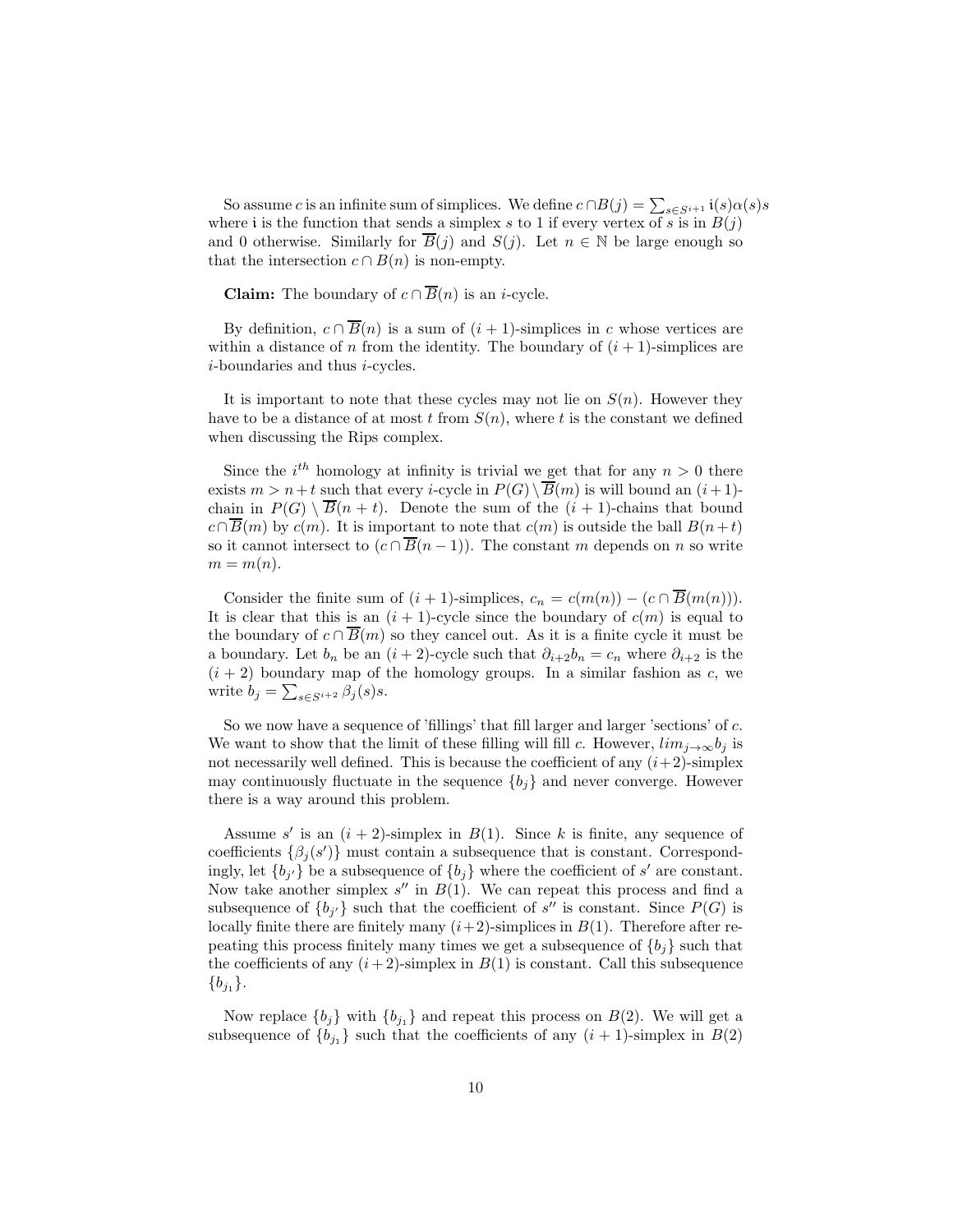are constant. Denote this subsequence by  $\{b_{j_2}\}\$ . Now consider the following sequence

$$
\{b_{j_j}\} = \{b_{1,1}, b_{2,2}, \ldots\}
$$

Claim: The limit of this sequence is well defined.

Let s be an arbitrary  $(i + 2)$ -simplex. Then there exists  $n \in \mathbb{N}$  such that  $s \in B(n)$ . Note that the sequence  ${b_{j_j}}_{j \geq n}$  is a subsequence of  ${b_{j_n}}$  which means that the coefficient of s is constant in  ${b_{j}}_{j}$ <sub>j</sub> $\geq n$ . This means that the limit of the coefficients of s is well defined. In other words, the limit of the coefficient of any  $(i + 2)$ -simplex is well defined. Hence the limit of  ${b_{j_i}}$  is well defined and we denote this limit as b.

Claim:  $\partial_{i+2}b = c$ .

Assume this is not true. Then for some  $(i+1)$ -simplex  $s^{i+1}$ , the coefficient of  $s^{i+1}$  in c is not equal to the coefficient of  $s^{i+1}$  in  $\partial_{i+2}b$ . Let  $n \in \mathbb{N}$  be such that  $s^{i+1} \in B(n-2)$  and let m be an arbitrary integer larger than  $n+t$ . Recall that  $\partial_{i+2}b_{m_m} = c(m_m) - (c \cap \overline{B}(m_m))$ . Also recall that the simplices in  $c(m_m)$  are outside the ball  $B(m_m)$  so they do not contribute to the coefficient of  $s^{i+1}$  in  $\partial_{i+2}b_{m_m}$ . In other words the coefficient of  $s^{i+1}$  in  $\partial_{i+2}b_{m_m}$  is equal to  $\alpha(s^{i+1})$ . As this is true for any  $m > n + t$  it must also be true for the limit as well.

Therefore every  $(i + 1)$ -cycle is a boundary and thus  $H_{i+1}^{LF}(P(G)) = 0$ . By Theorem [7](#page-8-1) we get that  $H_i^{st}(\partial G) = 0$  and we are done.

The following is a direct Corollary of this theorem and Lemma ??.

**Corollary 1.** If a hyperbolic group  $G$  has vanishing first cohomology at infinity over  $\mathbb{Z}/2$  then  $H_1^{st}(\partial G) = 0$ .

This implies that the open problem Conjecture [2](#page-1-0) is implied by Conjecture [3.](#page-1-1)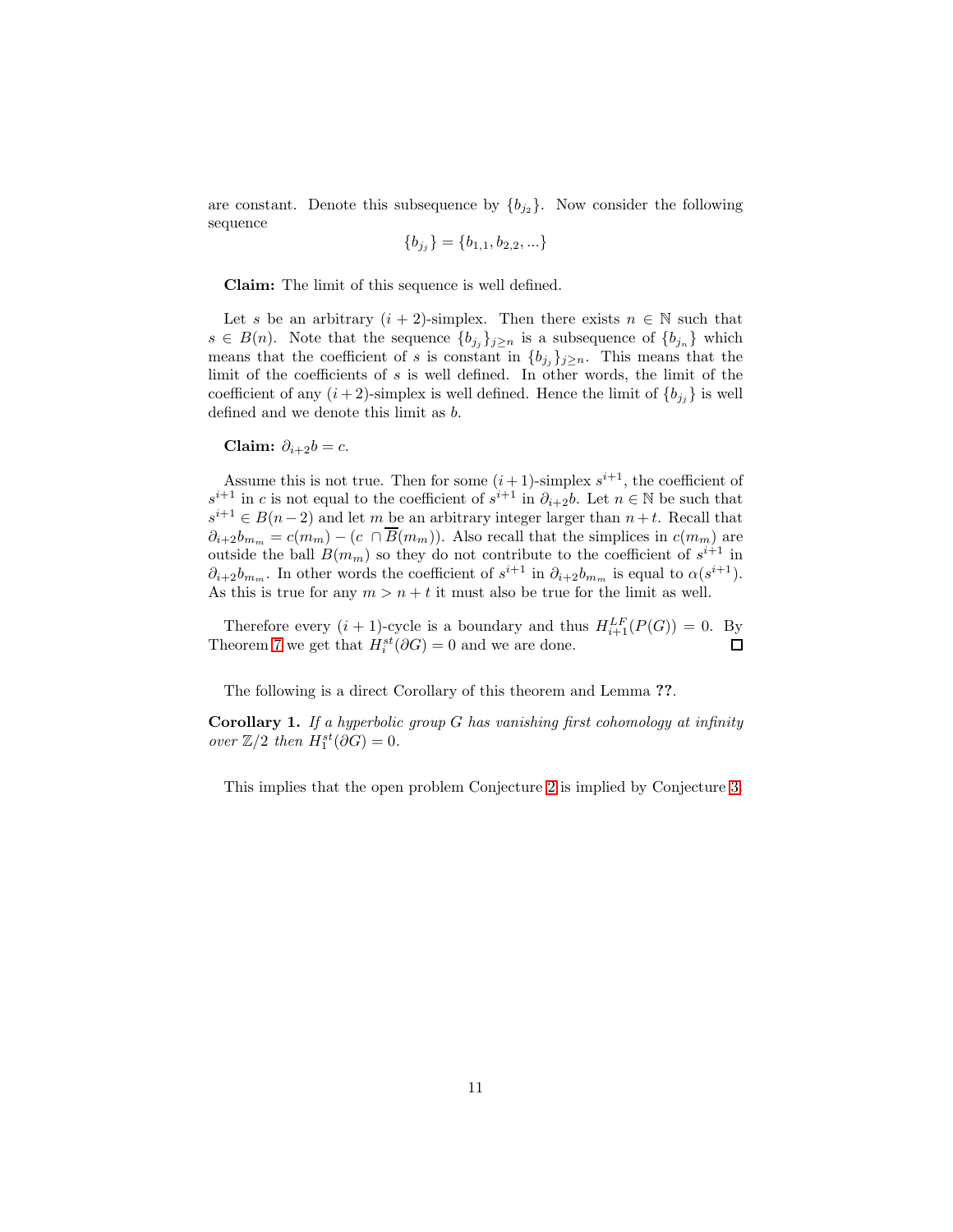## References

- [1] Berger, M. and Gostiaux, B., 2012. Differential Geometry: Manifolds, Curves, and Surfaces: Manifolds, Curves, and Surfaces (Vol. 115). Springer Science Business Media.
- <span id="page-11-0"></span>[2] V. Markovic, *Criterion for Cannon's Conjecture*, ArXiv e-prints (2012).
- [3] I. Agol, D. Groves, and J. Manning, The virtual Haken conjecture, ArXiv e-prints (2012).
- [4] Sageev, M., 1995. Ends of group pairs and non-positively curved cube complexes. Proceedings of the London Mathematical Society, 3(3), pp.585-617.
- [5] Gitik, R., Mitra, M., Rips, E. and Sageev, M., 1998. Widths of subgroups. Transactions of the American Mathematical Society, 350(1), pp.321-329.
- [6] Milnor, J., 1962. A unique decomposition theorem for 3-manifolds. American Journal of Mathematics, 84(1), pp.1-7.
- [7] Michael Kapovich, Hyperbolic manifolds and discrete groups, Progress in Mathematics, vol. 183, Birkhäuser Boston Inc., Boston, MA, 2001.
- [8] Bowditch, B.H., 1999. Convergence groups and configuration spaces. Geometric group theory down under (Canberra, 1996), pp.23-54.
- [9] Kapovich, I. and Benakli, N., 2002. Boundaries of hyperbolic groups. arXiv preprint [math/0202286.](http://arxiv.org/abs/math/0202286)
- [10] Bergeron, N. and Wise, D.T., 2012. A boundary criterion for cubulation. American Journal of Mathematics, 134(3), pp.843-859.
- [11] Scott, G.P., 1973. Compact Submanifolds of 3-Manifolds. Journal of the London mathematical society, 2(2), pp.246-250.
- [12] Stillwell, J., 2012. Classical topology and combinatorial group theory (Vol. 72). Springer Science Business Media.
- [13] MR Bridson, A Haefliger, *Metric spaces of non-positive curvature*, Grundl. Math. Wissen. 319, Springer (1999)
- [14] BH Bowditch, Cut points and canonical splittings of hyperbolic groups, Acta Math. 180 (1998) 145–186
- <span id="page-11-1"></span>[15] Hatcher (2005). Algebraic Topology.
- [16] Tukia, P., 1988. Homeomorphic conjugates of Fuchsian groups. J. reine angew. Math, 391(1), p.54.
- [17] Hamann, M., 2018. Tree amalgamations and quasi-isometries. arXiv preprint [arXiv:1812.04987.](http://arxiv.org/abs/1812.04987)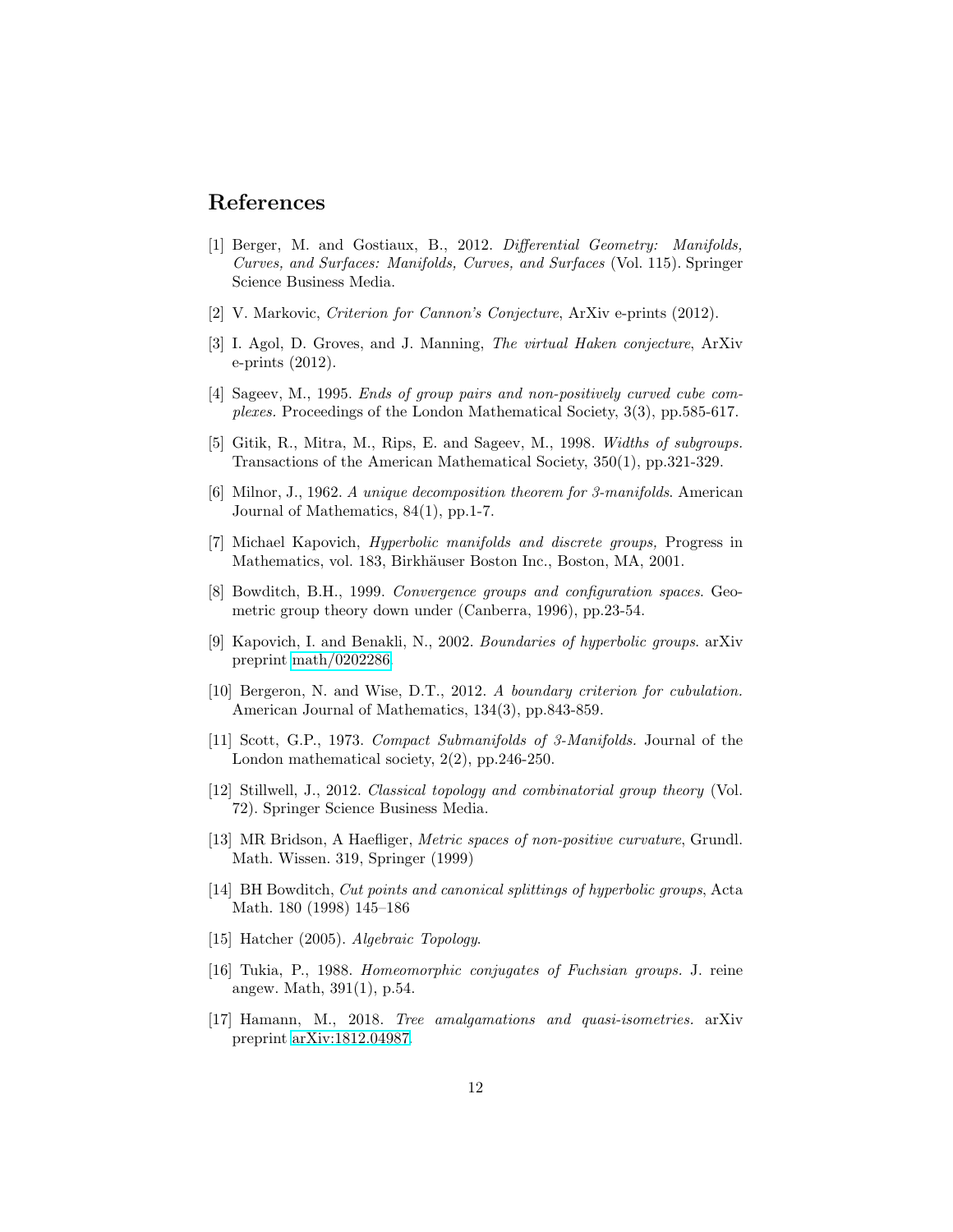- [18] Bergeron, N., 2014. TOUTE VARIÉTÉ DE DIMENSION 3 COMPACTE ET ASPHÉRIQUE EST VIRTUELLEMENT DE HAKEN. Séminaire BOURBAKI, p.66ème.
- [19] Lee, J., 2010. Introduction to topological manifolds (Vol. 202). Springer Science Business Media.
- [20] Ferry, S.C., 1991. Remarks on Steenrod homology. In Proceedings of the 1993 Oberwolfach Conference on the Novikov Conjecture (Vol. 227, pp. 148- 166).
- [21] Porter, T., 1973. Cech homotopy I. Journal of the London Mathematical Society, 2(3), pp.429-436.
- [22] Buyalo, S. and Schroeder, V., 2007. Elements of asymptotic geometry, EMS Monogr. Math., Eur. Math. Soc., Zürich.
- [23] Cannon, J.W. and Cooper, D., 1992. A characterization of cocompact hyperbolic and finite-volume hyperbolic groups in dimension three. Transactions of the American Mathematical Society, 330(1), pp.419-431.
- <span id="page-12-2"></span>[24] Drutu, C. and Kapovich, M., 2017. Geometric group theory. In American Mathematical Society Colloquium Publications (Vol. 63).
- [25] Tuftsedu. 2019. Tuftsedu. [Online]. [2 September 2019]. Available from: https://mduchin.math.tufts.edu/notes/hyp-groups-course.pdf
- [26] Schwartz, R.E., 2011. Mostly surfaces (Vol. 60). American Mathematical Soc..
- [27] N Brady, Finite subgroups of hyperbolic groups, Internat. J. Algebra Comput. 10 (2000) 399–405
- [28] Caprace, P.E. and Sageev, M., 2011. Rank rigidity for CAT (0) cube complexes. Geometric and functional analysis, 21(4), p.851.
- <span id="page-12-0"></span>[29] Beeker, B. and Lazarovich, N., 2017. Detecting sphere boundaries of hyperbolic groups. Geometry and Topology, 22(1), pp.439-470.
- [30] Bing, R.H., 1946. The Kline sphere characterization problem. Bulletin of the American Mathematical Society, 52(8), pp.644-653.
- [31] Miesch. 2013. On Cannon's Conjecture.
- [32] Ayres, W.L., 1929. Concerning continuous curves in metric space. American Journal of Mathematics, 51(4), pp.577-594.
- <span id="page-12-1"></span>[33] Bestvina, M. and Mess, G., 1991. The boundary of negatively curved groups. Journal of the American Mathematical Society, 4(3), pp.469-481.